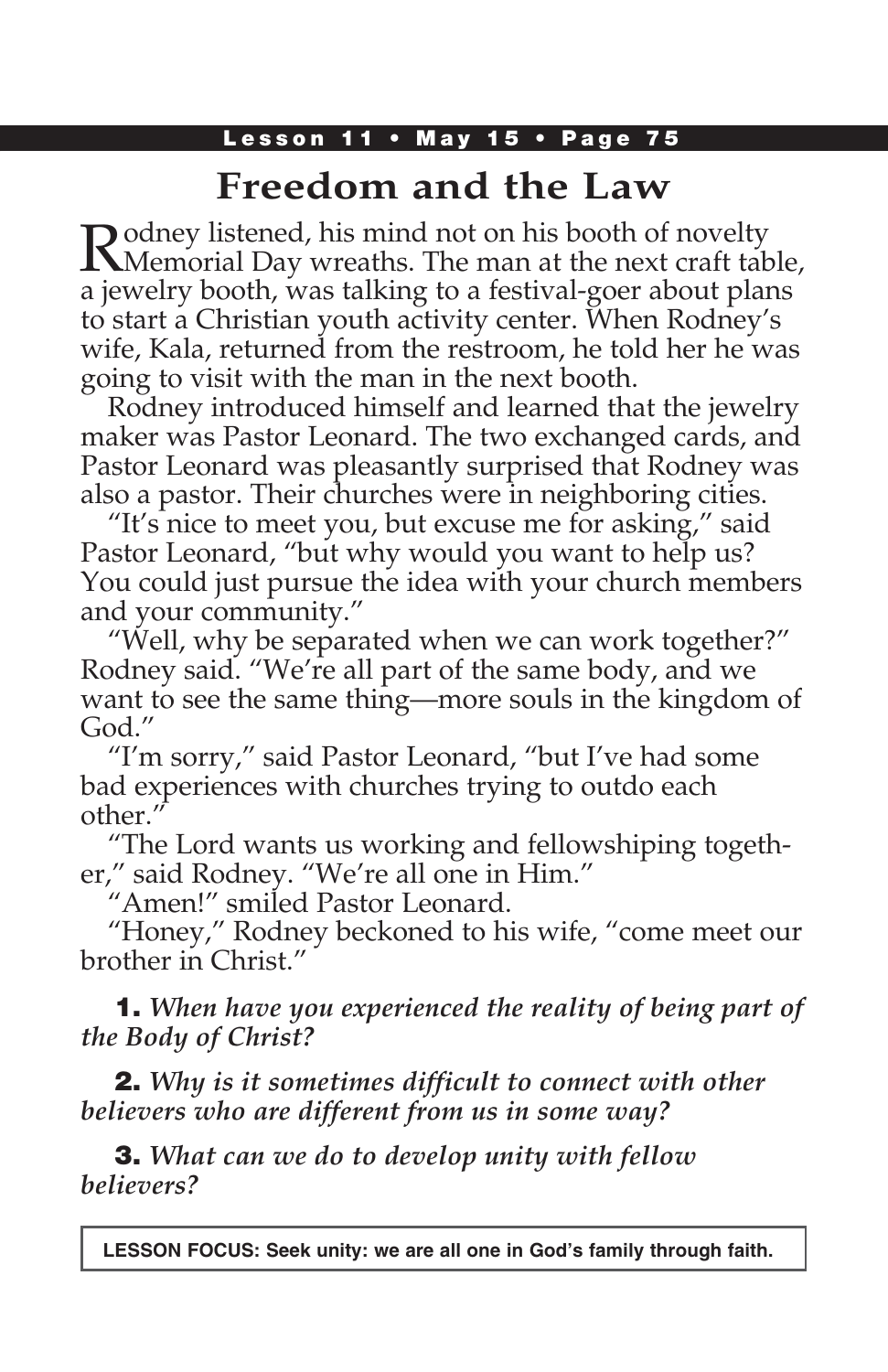# Week of May 15 • Page 76 The Purpose of the Law of Moses

#### *Galatians 3:18-22, KJV*

**18 For if the inheritance be of the law, it is no more of promise: but God gave it to Abraham by promise. 19 Wherefore then serveth the law? It was added because of transgressions, till the seed should come to whom the promise was made; and it was ordained by angels in the hand of a mediator.**

**20 Now a mediator is not a mediator of one, but God is one.**

**21 Is the law then against the promises of God? God forbid: for if there had been a law given which could have given life, verily righteousness should have been by the law.**

**22 But the scripture hath concluded all under sin, that the promise by faith of Jesus Christ might be given to them that believe.**

*Galatians 3:18-22, NIV*

**18For if the inheritance depends on the law, then it no longer depends on the promise; but God in his grace gave it to Abraham through a promise.**

**19Why, then, was the law given at all? It was added because of transgressions until the Seed to whom the promise referred had come. The law was given through angels and entrusted to a mediator. 20A mediator, however, implies more than one party; but God is one.**

**21Is the law, therefore, opposed to the promises of God? Absolutely not! For if a law had been given that could impart life, then righteousness would certainly have come by the law. 22But Scripture has locked up everything under the control of sin, so that what was promised, being given through faith in Jesus Christ, might be given to those who believe.**

In Galatians 3:17, Paul stated that the law God gave to Moses, even though it came 430 years after the covenant God ratified with Abraham, did not invalidate the earlier "promise." Despite the addition of the law of Moses, the "inheritance" (vs. 18), or blessing, of Abraham's descendants continued to be based on God's pledge.

Paul next asked and answered two questions that might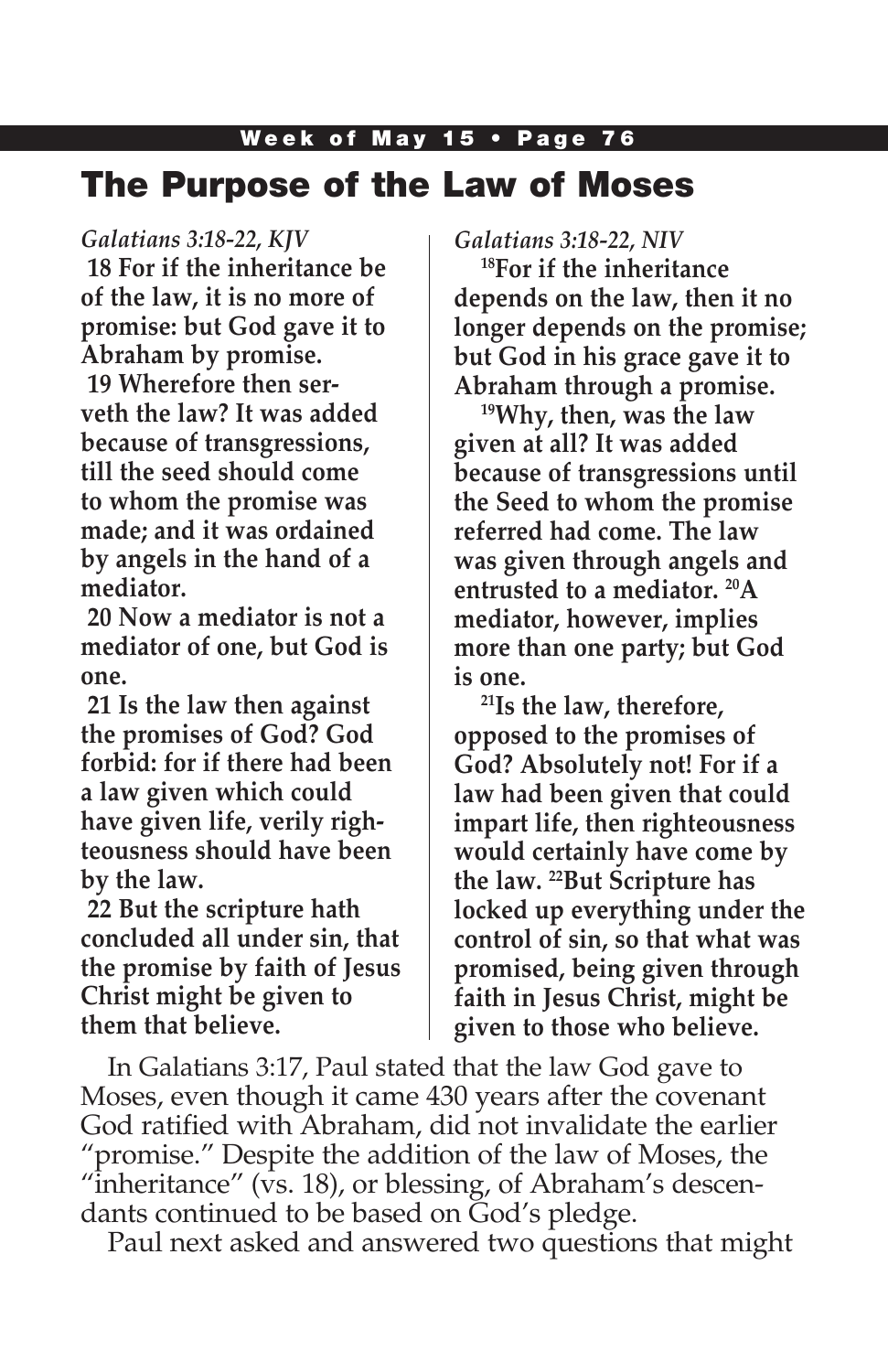#### Week of May 15 • Page 77

naturally have arisen in his readers' minds. The first question asked why the law was given. Paul explained that it was temporary to prepare people for the Messiah's advent.

To be more specific, God established the "law" alongside the "promise" to reveal to people their "transgressions." Accordingly, when the Son (referred to as the "Seed," Gal. 3:19) came as the fulfillment of Father's promise, the chosen people should have been ready to seek the forgiveness of their sins by trusting in the Messiah.

Unlike God's promise to Abraham, which was permanent, the law was temporary to get people ready for Jesus. Even though the law came from God, it was administered through "angels" by a "mediator"—Moses (vs. 19).

Normally, binding agreements that require an intermediary are those in which both parties are active. The covenant of Moses fits this description: God gave the law, but His people were responsible to obey it. God's covenant with Abraham had only one active "party" (vs. 20), the Lord, who unilaterally gave His promise to Abraham and unconditionally pledged He would fulfill it.

In verse 21, Paul posed his second question. Do the distinctions between the law of Moses and the covenant with Abraham mean there is a conflict between these two? The short answer is not at all. The longer explanation is that the "law" and the divine "promises" are not contrary to one another, for they merely worked on different levels.

The law could not bring new "life" (vs. 21) to its adherents. It not only brought about a knowledge of sin, but also placed all humanity under its curse until the Messiah, who fulfilled God's promise to Abraham. Those who trust in Jesus for salvation receive God's promise of freedom.

4. *What is the basis for believers receiving God's promises?*

5. *What was the purpose of the law of Moses?*

6. *How is it that the law does not stand in opposition to God's promises?*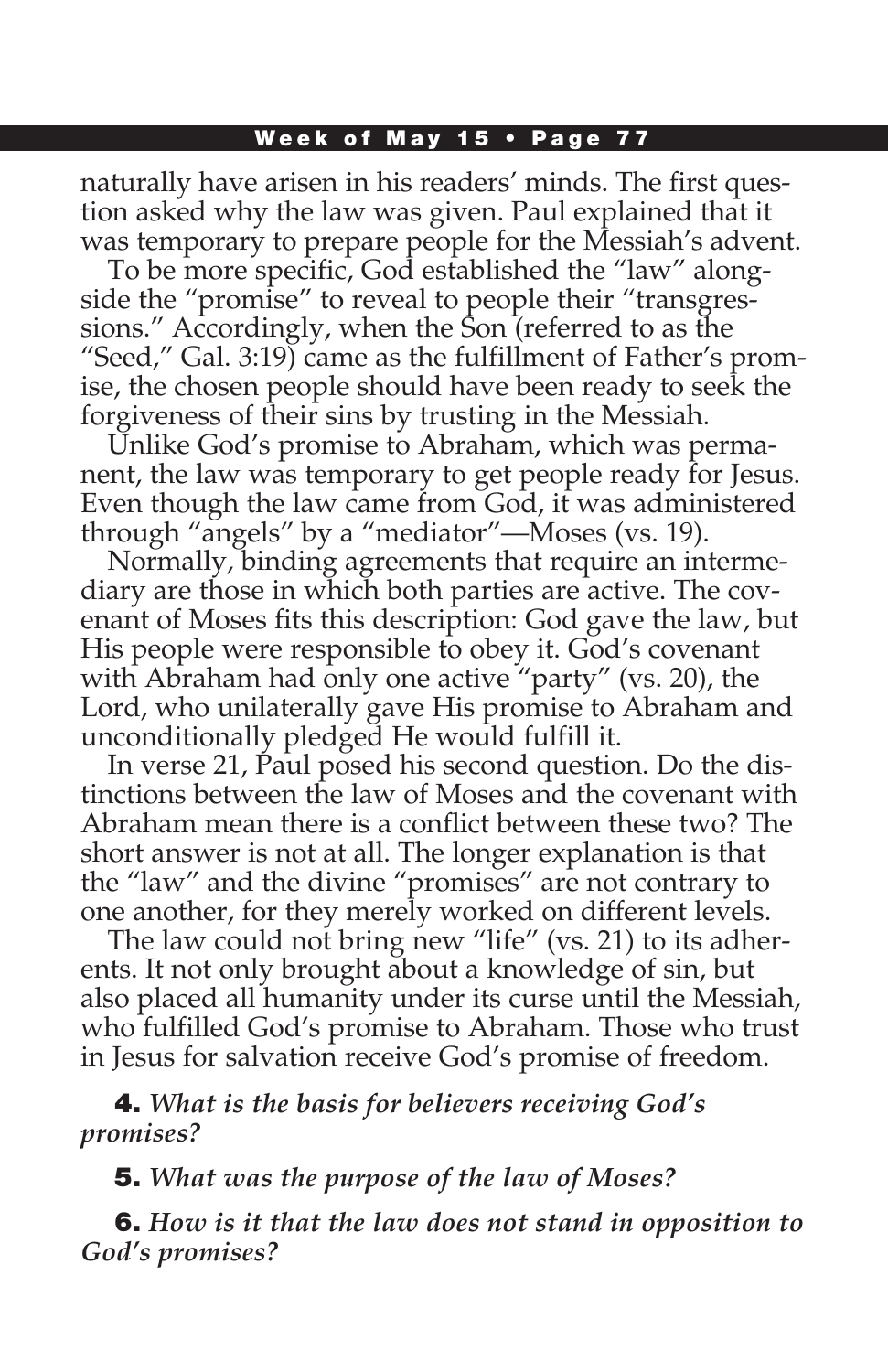# Week of May 15 • Page 78 The Children of God through Faith

### *Galatians 3:23-29, KJV*

**23 But before faith came, we were kept under the law, shut up unto the faith which should afterwards be revealed.**

**24 Wherefore the law was our schoolmaster to bring us unto Christ, that we might be justified by faith.**

**25 But after that faith is come, we are no longer under a schoolmaster.**

**26 For ye are all the children of God by faith in Christ Jesus. 27 For as many of you as have been baptized into Christ have put on Christ.**

**28 There is neither Jew nor Greek, there is neither bond nor free, there is neither male nor female: for ye are all one in Christ Jesus.**

**29 And if ye be Christ's, then are ye Abraham's seed, and heirs according to the promise.** *Galatians 3:23-29, NIV*

**23Before the coming of this faith, we were held in custody under the law, locked up until the faith that was to come would be revealed. 24So the law was our guardian until Christ came that we might be justified by faith. 25Now that this faith has come, we are no longer under a guardian.**

**26So in Christ Jesus you are all children of God through faith, 27for all of you who were baptized into Christ have clothed yourselves with Christ. 28There is neither Jew nor Gentile, neither slave nor free, nor is there male and female, for you are all one in Christ Jesus. 29If you belong to Christ, then you are Abraham's seed, and heirs according to the promise.**

In the Roman world, wealthy families often had a servant who supervised the conduct of the family's sons. Paul compared the law of Moses to this servant. In a manner of speaking, the law held us in its protective "custody" (vs. 23). The legal code was also like a guard who kept us "locked up" as prisoners until the time when we would believe in the Redeemer.

The Greek noun rendered "guardian" (Gal. 3:24) refers to a guide or custodian for younger children, often a slave who trained and instructed his master's children. In a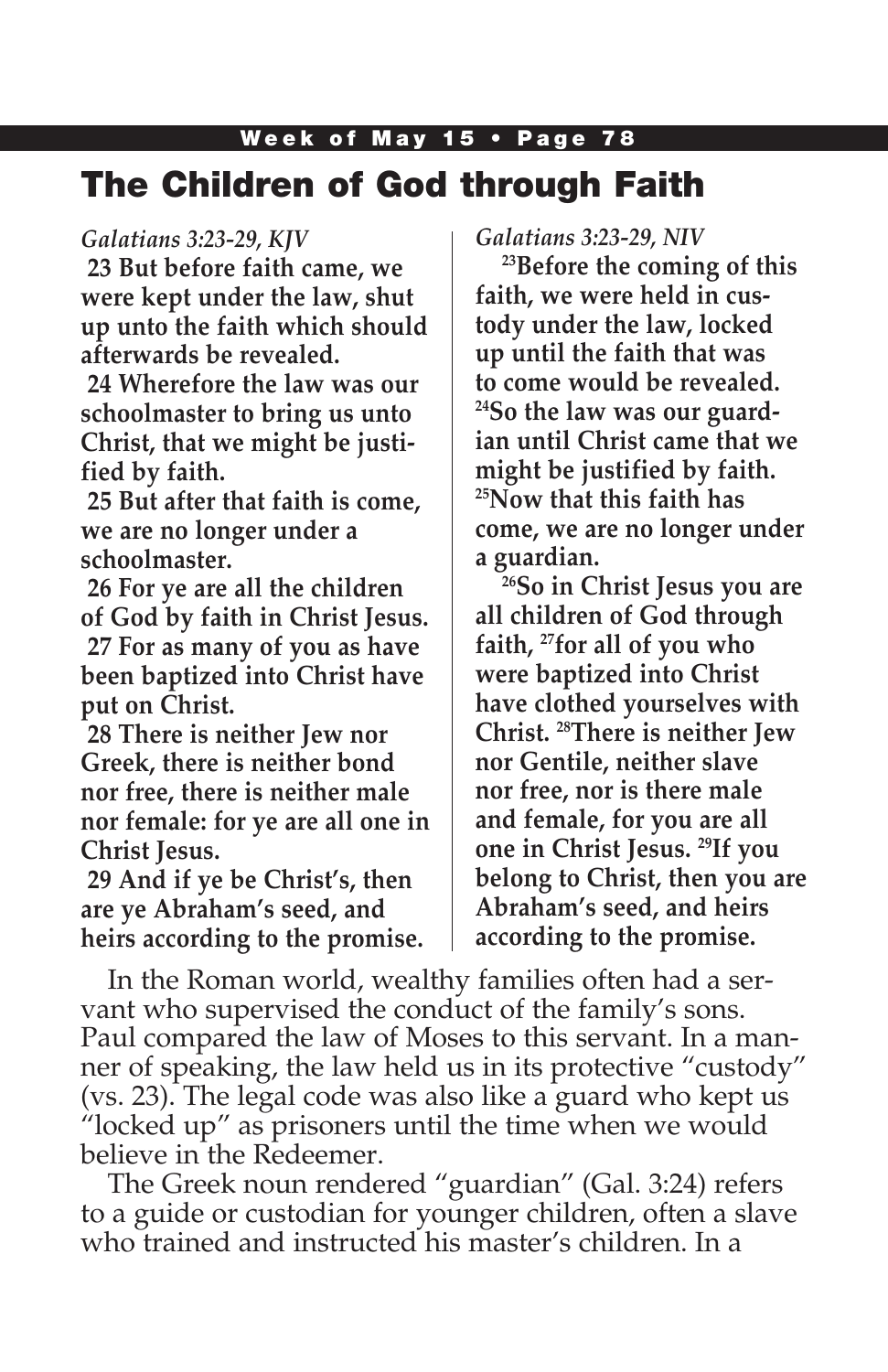#### Week of May 15 • Page 79

figurative sense, the law code operated as a disciplinarian by revealing sin and condemning it.

The law continued in this function until the Messiah came. Now that the Father has established "faith" (vs. 25) in His Son as the way to be declared righteous (or "justified," vs. 24), we no longer need the law as our custodian.

Jewish Christians had grown up (in terms of their relationship to the law) and reached spiritual adulthood (in terms of their relationship to the Messiah). The Gentile believers in Galatia had not been raised according to the law. Nonetheless, they had also become spiritual adults when they trusted in the Messiah for salvation.

Paul described salvation not only as becoming adults in God's spiritual family, but also as being "baptized into Christ" and "clothed . . . with Christ." Through faith, they are "baptized" into and "clothed" with the Messiah (vs. 27). Put another way, they took on His righteousness by faith. They became God's adult "children" (vs. 26)

Jesus broke down worldly divisions by coming. Race, social status, and gender have no bearing on who can become a follower of the Savior. It also means that all people in society should be seen as persons of equal worth.

Prejudice existed between Jews and non-Jews over religious, political, and cultural issues. Hundreds of thousands of people in the Roman Empire were enslaved. Women had limited legal rights and were often looked down upon by men. Thankfully, through the influence of Christian principles, many of these social divisions have been abolished. As verse 29 says, all who have trusted in the Redeemer are Abraham's spiritual descendants and heirs.

7. *In what sense were God's people once imprisoned by the law?*

8. *How is it possible for anyone to become a member of God's spiritual family?*

9. *What is the implication of being joined to Christ by faith?*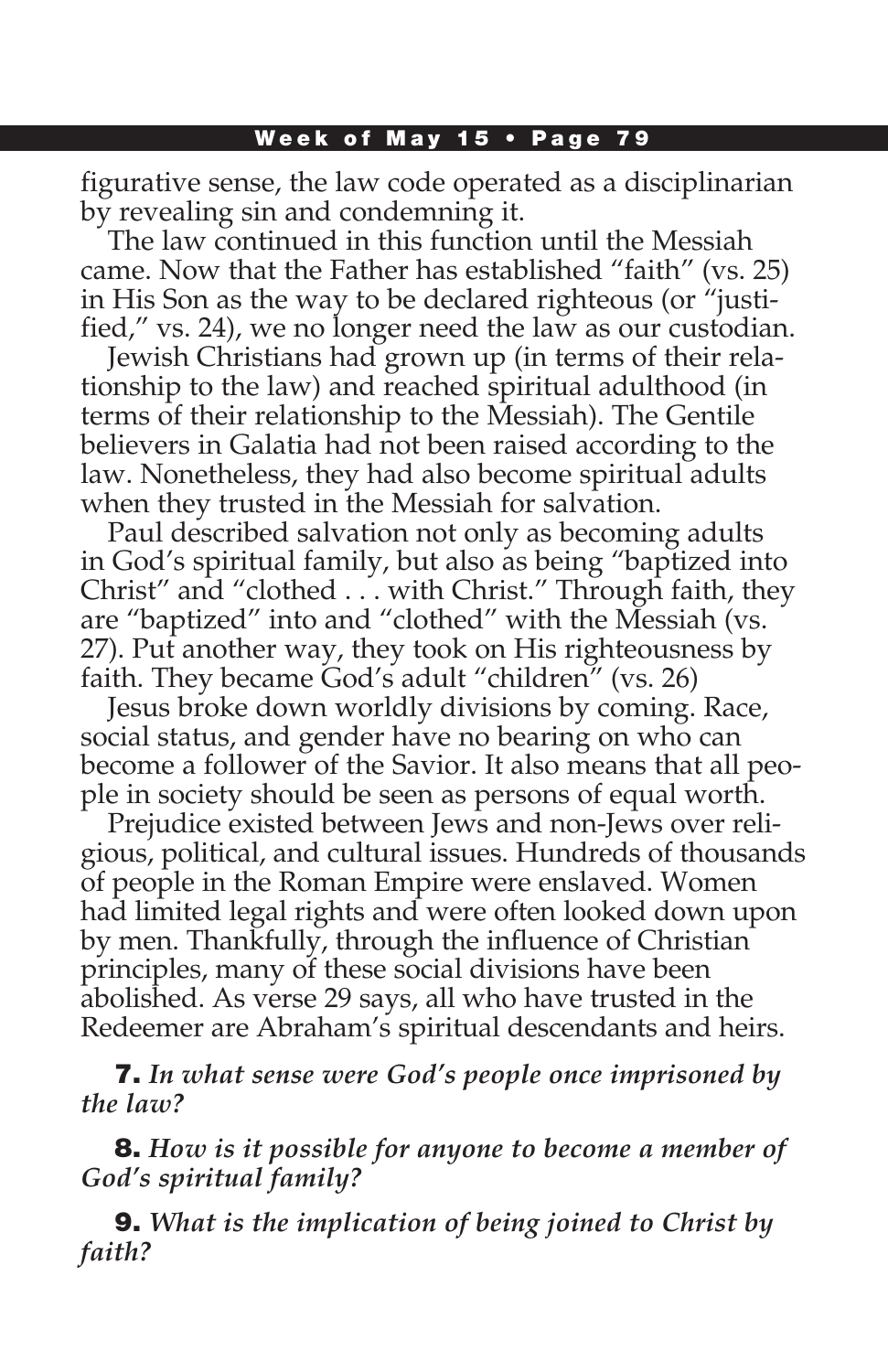### Freedom in Christ

Paul's words are as relevant today as they were when he wrote. Anyone who seeks the blessing of God's promised inheritance may receive it. God's promise is based on His grace in sending Jesus, not on obeying the law of Moses. Although the law may not be readily apparent in current society, its tenets still provide a moral compass. Paul said, "we were held in custody under the law" (Gal. 3:23), which was given to show how people violate God's standard. The law points us to our need for salvation. For those who claim they have kept all the commandments, Jesus reminded His followers to consider sins of the heart and mind as well as deed.

The Good News of the Gospel is even though the law does not give spiritual life, it leads us to Christ, the source of true life and our eternal inheritance. Our risen Savior lives today to break down the same worldly divisions of race, politics, social status, gender, and culture. Just as all are held captive to the bondage of sin, anyone may experience freedom from the law through faith in Jesus. When we trust in Christ's redemptive work, when we live clothed with His righteousness, there are no distinctions between us as believers.

Jesus dwells in all believers and unites them into one body despite our differences. We are all children of God, but all children are different. We can unite under the freedom we have in Him.

10. *What does it mean to trust in Christ's redemptive work?*

11. *What divisions between believers have you noticed?*

12. *What are some ways we can unite together in the Body of Christ in spite of our differences?*

13. *What might it mean in practical terms to live clothed with Christ's righteousness?*